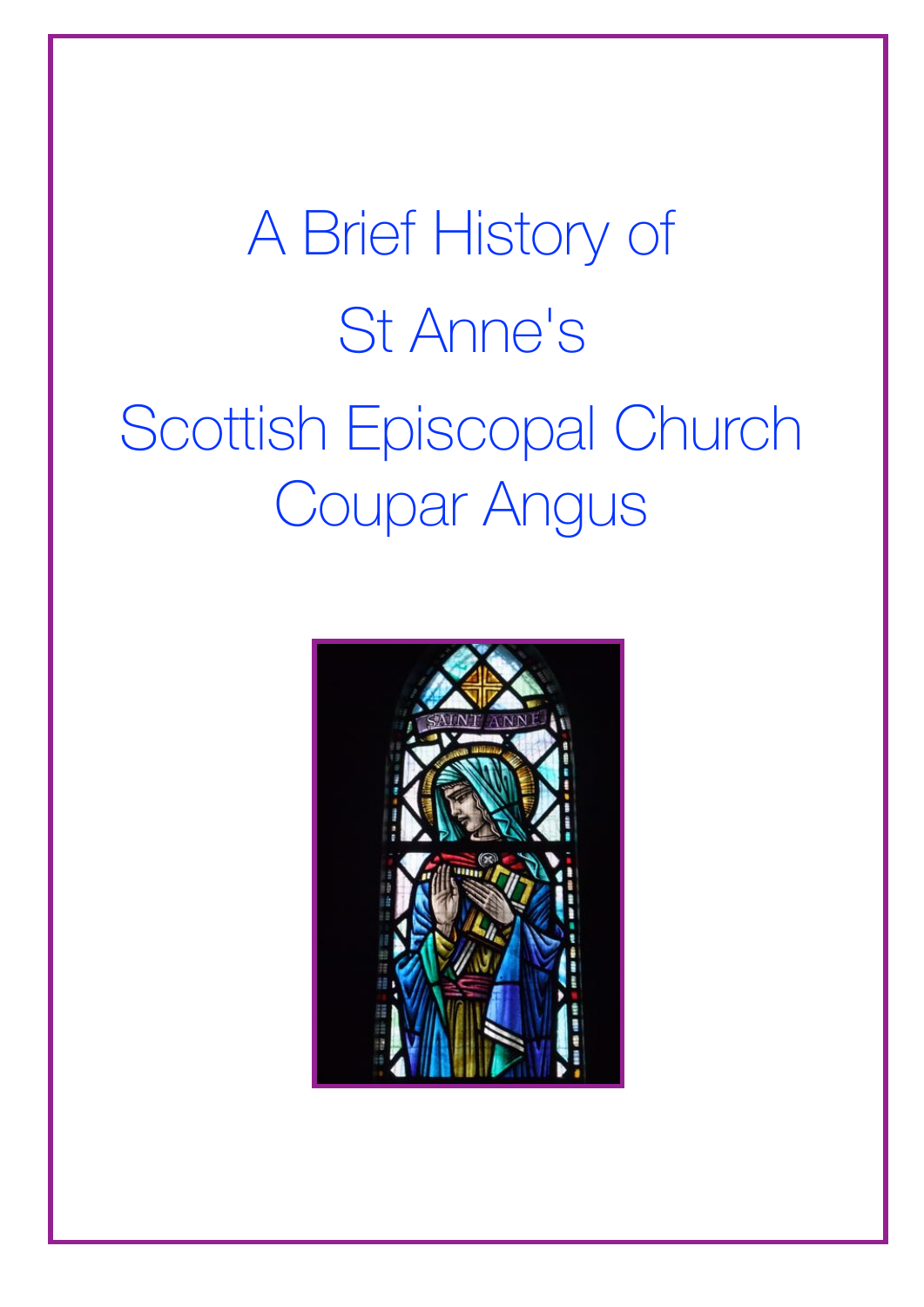

Scottish Episcopal services have been held continuously in Coupar Angus since disestablishment in 1689. A church was erected in Gray Street in 1746, sold in about 1780 and replaced by a property in Reid's Close belonging to the Keithick family. In 1790, Mr Nairn, the Laird of Drumkilbo, was one of the leading lights.

Thereafter the rector of Meigle, the Rev David Moir ministered to the Episcopalians over the area of Alyth, Blairgowrie and Coupar Angus as well as his own parish. He was succeeded by the Rev'd John Torry who around 1824 began to hold services in Gray Street and later in premises in Reid's Close where there was an Episcopalian schoolroom.

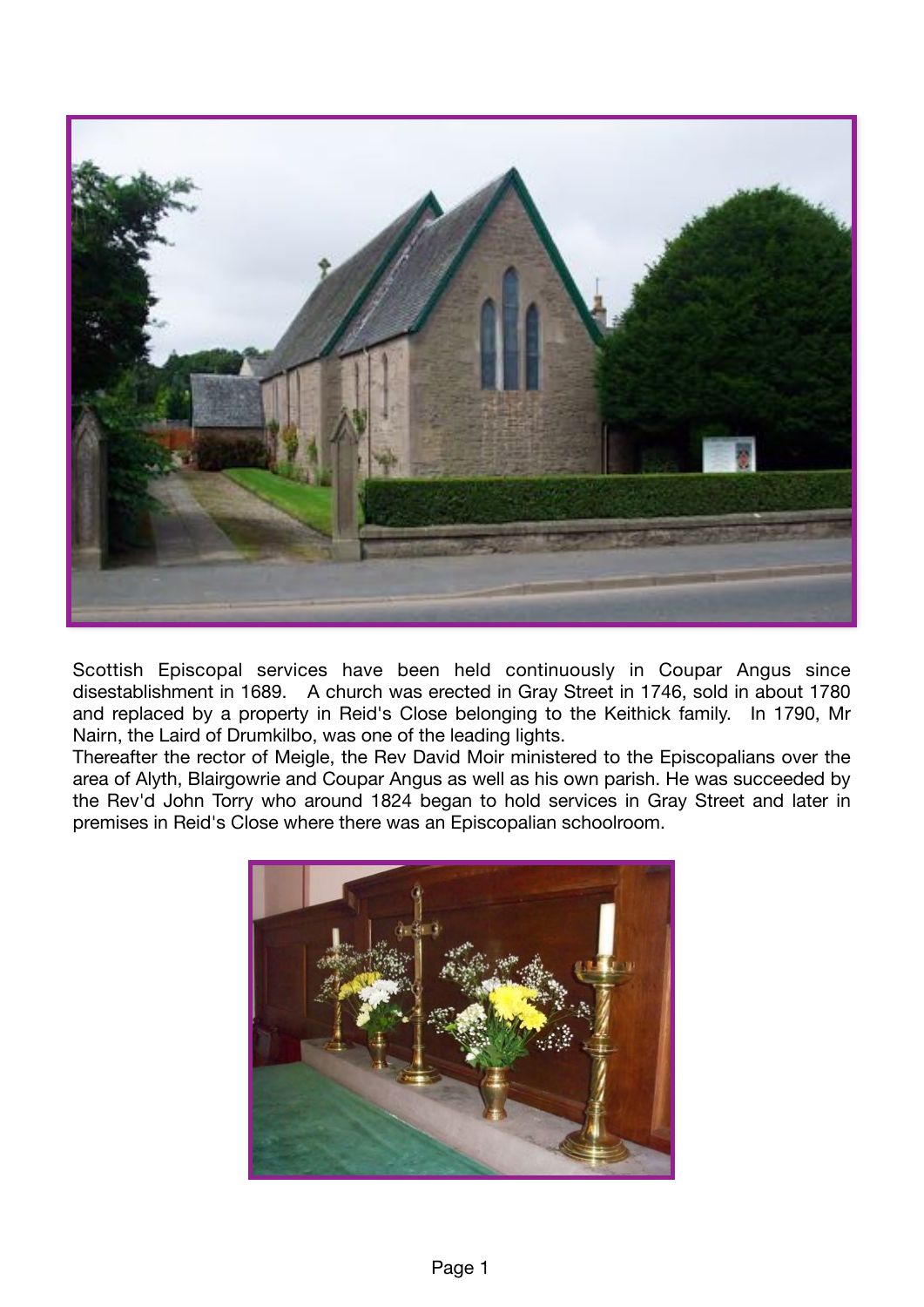In 1846 several leading members of the congregation including Collinswood of Keithlick and Hugo Murray of Lintrose, decided it was time to build a church of their own. They set about finding a site and working hard to fund the project. Contributions were obtained countrywide, notably from William Ewart Gladstone and the Dowager Queen Adelaide, widow of William IV as well as archbishops and bishops of our Communion in Scotland, England and Ireland.

The church was designed by William Hay [1818 - 1888] from Peterhead. His intended career was as a joiner but he broke his leg at work and studied architecture during his convalescence. He moved to Edinburgh in 1844 to work as an assistant to John Henderson [1804-62] who had already designed Glenalmond College and St Mary's Church in Dunblane.

Hay's design for St Anne's shows Henderson's influence and is the only church in the diocese designed by him for in 1846 he moved in order to work for G. G. Scott, the London architect, whose huge output included the cathedrals in Dundee, Edinburgh and Glasgow. A year later Hay moved to Canada where he supervised the building of Scott's design for St John's Cathedral in Newfoundland.

St Anne's was built in 1847 and consecrated in 1848.

William Hay received £12/13/0d for his design. With certain modifications the building proceeded according to his plans but the tower and spire were never completed. Only the first steps of the spiral staircase of the tower were built doubtless because of financial constraints. The steps can be seen in the storage cupboard off the passage between the church and the vestry.

It is interesting to note the speed with which the actual building work proceeded. At a meeting on 11th May 1847 offers of tenders were accepted.

Mason work - £325 Wright work - £175

Slater and Plumber - £57 Plaster work - £6/13/0d

The original estimate was around £500 but it ended up costing almost double!



**Chancel tiles from 1871**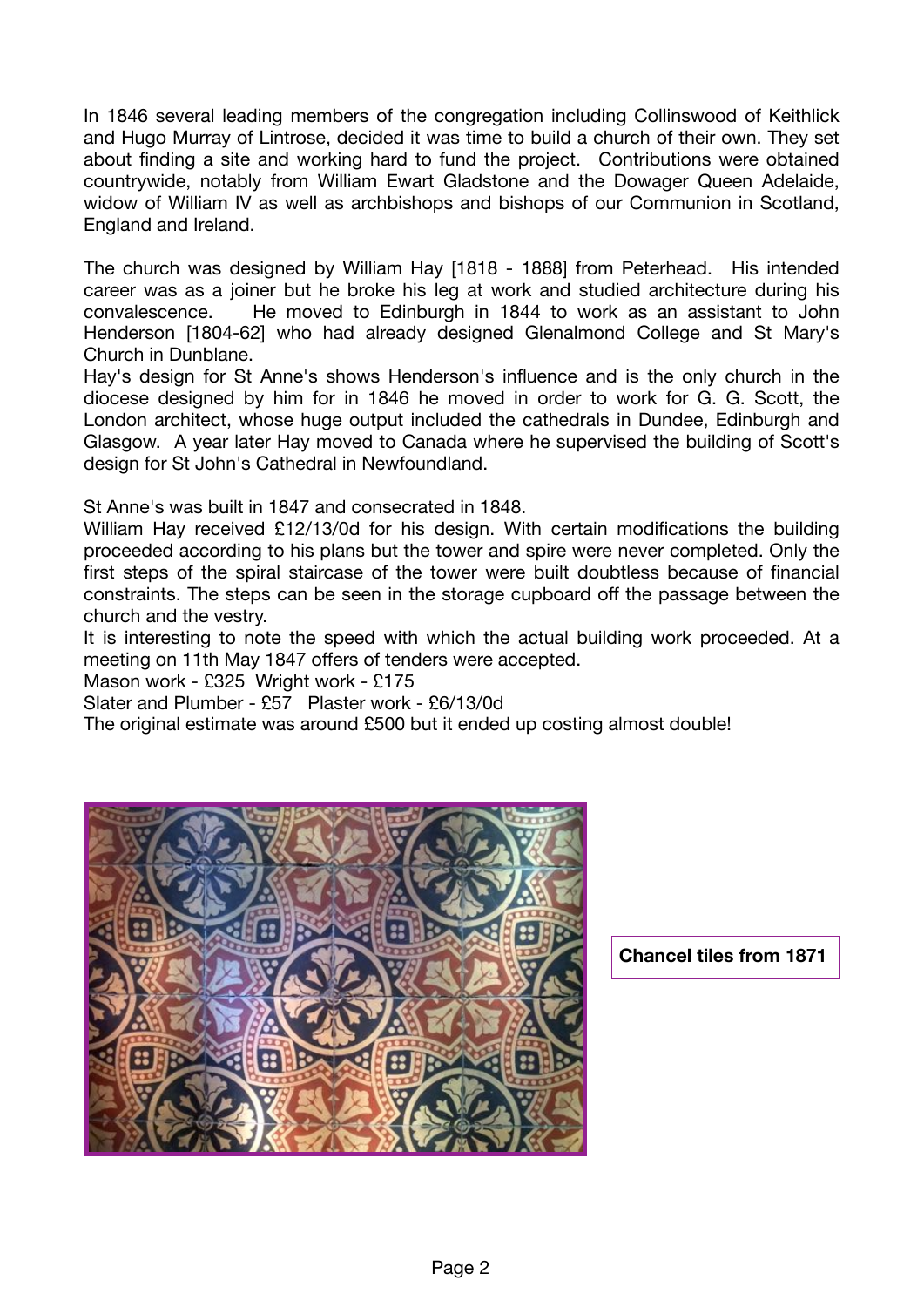## **The Interior.**

Inside the church is a plaque in memory of St Anne's chief founders.

The church was closed for refurbishment in1871. The Guardian reported that *'the building has been beautified by laying a chancel with encaustic tiles, the work having been performed by Mr G H Potts of Edinburgh. The congregation at that time has also obtained a purely toned organ of seven stops with two octaves of pedals and three compositional pedals.'* This instrument was built several years before by William Bruce of Edinburgh and has been re-erected with some additions by Mr Frederick Halt the organist of St John's Edinburgh. However in 1887 **the present pipe organ by Harrison and Harrison** of Durham was installed and a vestry was added.



Twelve years later during the incumbency of Rev'd Robert Richie it was reported 'a pleasing feature of the forenoon service was the dedication of **two, c a r v e d , p i n e**  stalls and a polished **brass** 



**lectern** with oak

base and top. The stalls were made under the direction of Mr Speir of Culdees Castle. M.R. Cox of London supplied the lectern. These are handsome additions to the furniture of this little church and are the gifts of Mr W D Menzies and other members of the Hallyburton family.'

At the jubilee in 1897, the townspeople presented the handsome **oak pulpit** in memory of the Very Rev'd John Torry who was the incumbent of Coupar Angus for fifty-five years [1822-79] and from 1838 was Dean of the diocese. He died in 1879 and is buried in Coupar Angus.

Mr David Reid of Elmsley donated **the stone altar and footpace**. Later Miss Mary Mitchell gifted the **litany desk(s)** in memory of her brother Henry who was a vestryman for six years. It was made locally in Austrian Oak with massive side panels with the centre filled with open carved perpendicular gothic tracery.

James Carmichael of Arthurstone, as a thanksgiving offering in memory of his daughter's confirmation, gave **the alms basin**. It is of beaten and engraved brass and richly jewelled.

**A carved relief panel** of the Last Supper, originally installed as a reredos is now on the pulpit wall. Believed to have originated in Spain in the late 16th or early 17th century, it is in the manner of Andres de Araos. An ornamental 19th century frame has in German, Christ's words at the Last Supper.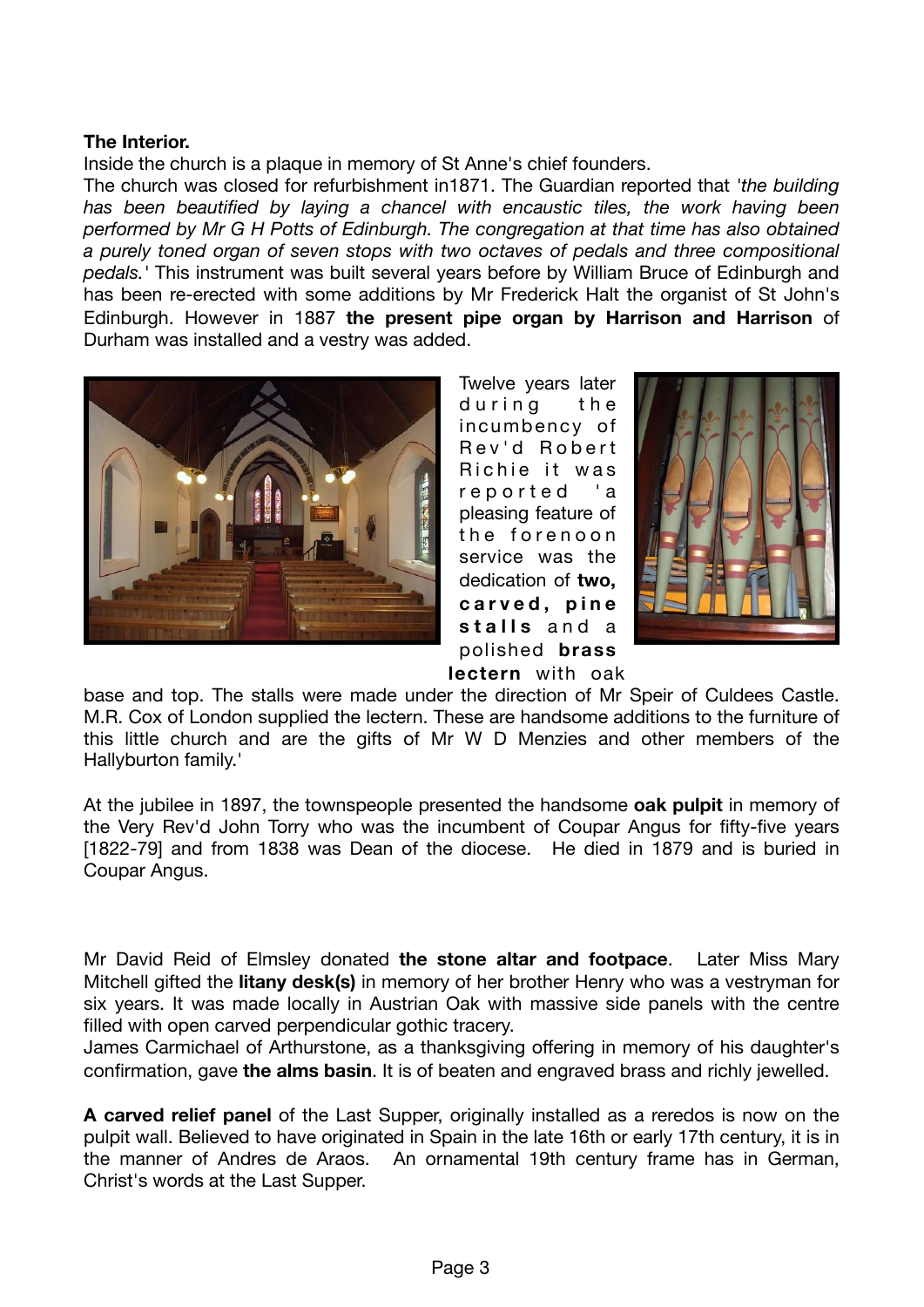

## **The Church Windows.**

There are five stained glass windows installed in 1890 in memory of the Graham-Menzies family of Hallyburton. A further two small stained glass windows in the chancel commemorate Canon A Clark-Barnacle who died in

1951 after 22 years at St Anne's and another two that were installed in memory of General Sir Basil Hill.

**The [liturgical] east window** was in place at the consecration of the church and the Scottish Magazine described it thus: *'Over the altar is a triple window filled with stained glass by Charles Edmund Clutterbuck in the medallion style exhibiting a variety of scripture subjects. This on the whole is a good specimen of art; but the groundwork is too brilliant and elaborate and tends to withdraw attention from the important subjects on the medallions. The colouring is beautiful and the whole does great credit to the artist.'*  Clutterbuck [1806-1861] worked in London as a miniaturist but then in 1836 he began to design stained glass. His earliest known work is at the chapel in the Charterhouse in London EC1 of 1844, the school attended by John Wesley from the age of ten.



If you look very carefully and compare the depictions of Christ on these windows you might notice what

Margaret Lye\* saw as a 'mistake!' However she did not reveal what it actually was! Have you any ideas?"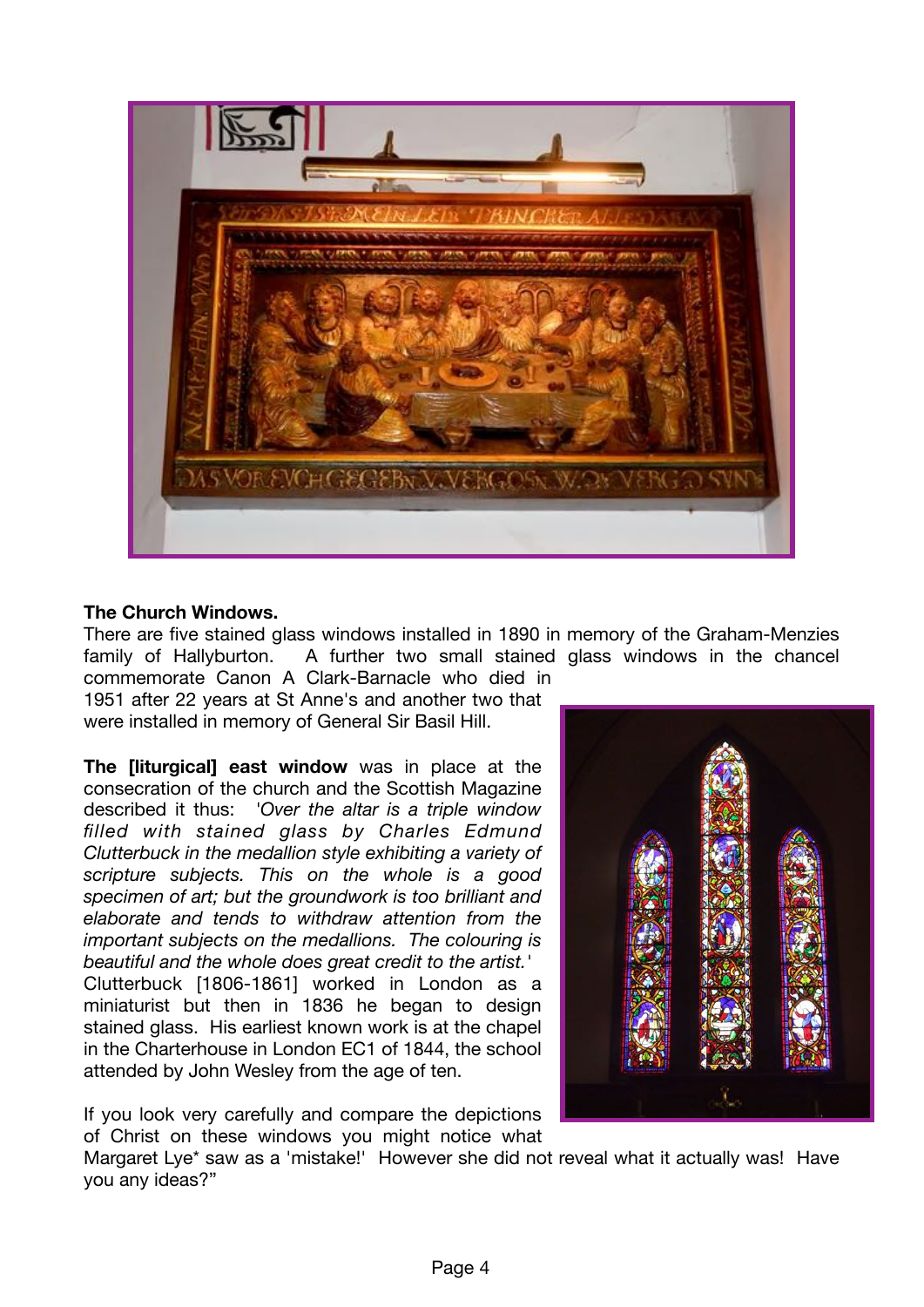**The nave side windows** of 1890 depict the Beatitudes and were designed by Clayton and Bell.

**On the west side of the chancel** there is a window made between 1954-5 of St Anne and St Margaret by Leslie Russell who was born in Edinburgh and took his DA at Edinburgh College of Art. In 1922 at only twenty-eight he was appointed Head of Design at the Art College section of the Dundee Institute of Technology in Bell Street. He had a studio overlooking the court within the college. After 1945 he had a Polish assistant who cut and fired glass. He never married and after retiring in 1960 died of cancer five years later in Dundee Royal Infirmary. His work can be seen as far afield as Lusaka and Orleans in France. The former Free McCheyne Church at 328 Perth Road had a window as have St Mary's, St Paul's and St John's in Dundee. Other examples of his work are found in churches all over Scotland.

**The north windows** of 1962 with scenes from Job are by Gordon MacWhirter Webster. [1908-1987] He received his training at the Glasgow School of Art and by working with Douglas Hamilton in the firm of Stephen Adam and Co in Glasgow. Gordon is depicted in a window of 1911 in New Kilpatrick parish church Bearsden as an angelic figure complete with angel wings! In 1929 he assumed direct control of the firm running a highly successful business, which produced a large number of very fine windows. He retired in 1980.



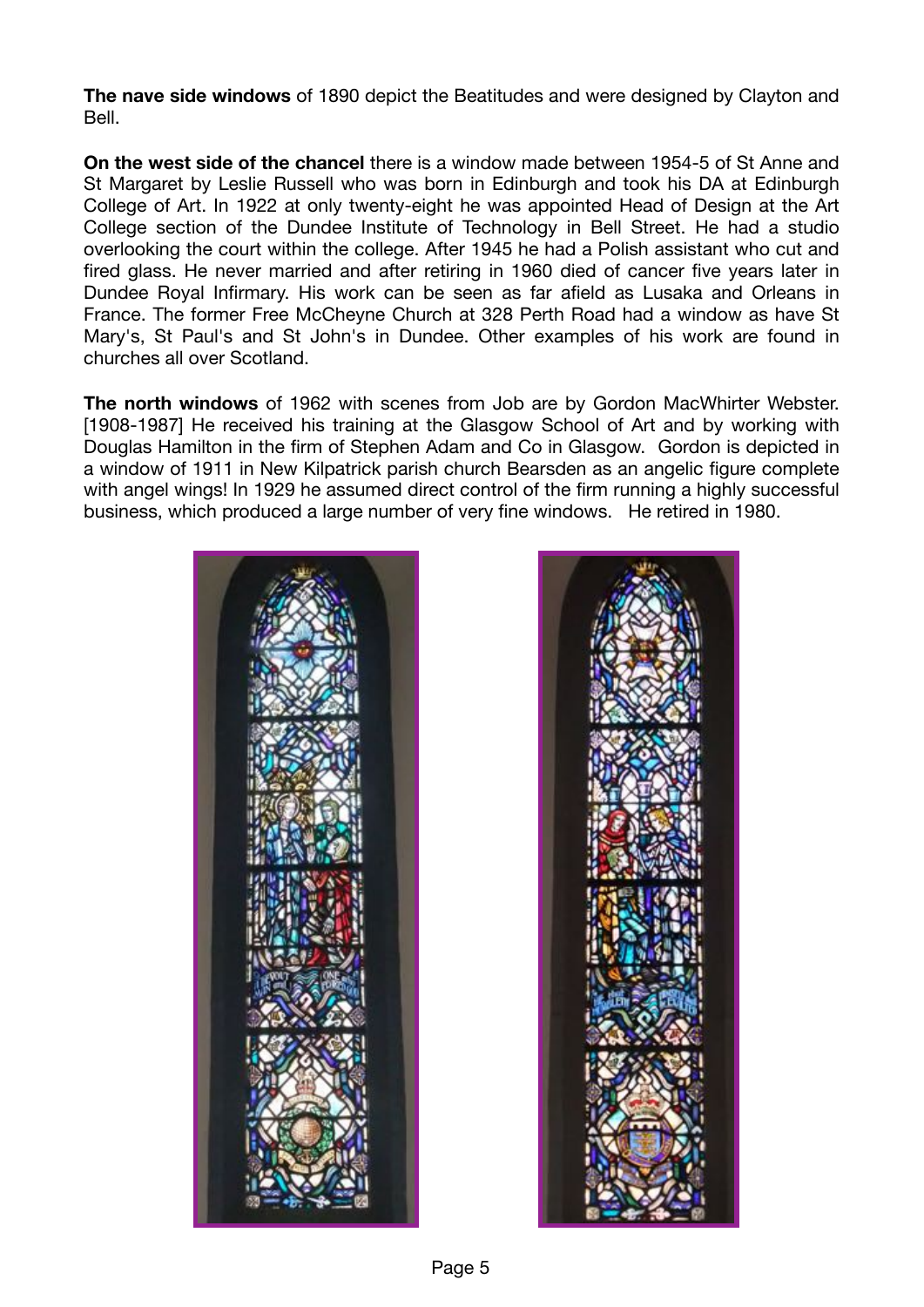**Since the early days of the Rev David Moir, the rectors of St Anne's have been:** 

Dean J Torry 1822-79 Rev Robert Richie 1880-1887 Rev E Sugden 1887-1901 Rev Dr F W Sutton 1901-1902 Rev Forrest Bell 1902-1914 Rev H Boys 1914-1918 Rev S Deuchar 1919-1927 Canon A Clark-Barnacle 1929-1951 Rev N M Gordon-Kerr 1952-1954 Rev W M Girdwood 1954-67 Rev C Glennie 1963- 1973 Rev A Conn 1973-1979 Rev D Roberts 1979-1984 Rev A Gray 1985- 1990 Rev H Petzch 1990-1991 Rev Kenny Rathband 1991- 2018



## **Acknowledgements.**

This pamphlet was written as a result of St Anne's involvement in Perth and Kinross Heritage Trust Doors Open Event in September 2019. It hopes to provide visitors to the church with a brief history of the church and its furnishings.

**\_\_\_\_\_\_\_\_\_\_\_\_\_\_\_\_\_\_\_\_\_\_\_\_\_\_\_\_\_\_\_\_\_\_\_\_\_\_\_\_\_\_\_\_\_\_\_\_\_\_\_\_\_\_\_\_\_\_\_\_** 

The information has been drawn from a variety of informal papers, published extracts and documents but mainly from 'A Guide to Episcopal Churches in the Diocese of St. Andrews, Dunkeld and Dunblane.' by Margaret Lye.\*